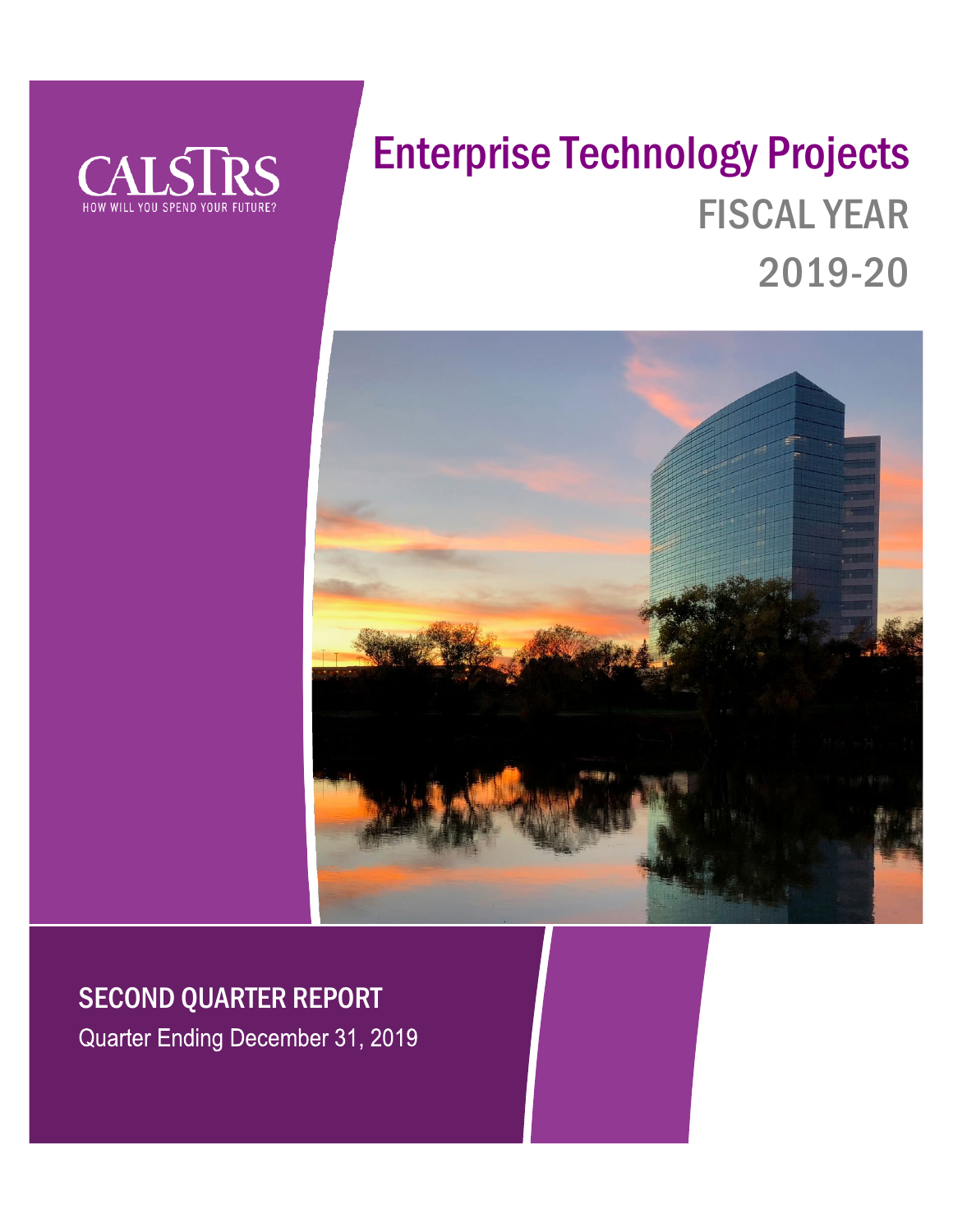## ENTERPRISE TECHNOLOGY PROJECTS

FISCAL YEAR 2019–20 SECOND QUARTER REPORT

At the end of the second quarter for fiscal year 2019–20, CalSTRS had six enterprise projects: five major technology projects over \$1 million and one additional project under \$1 million.

The project under \$1 million is scheduled to begin in January 2020.

The Project Support Office (PSO) monitors and reports monthly on the technology appropriations budget and enterprise projects' status to the Enterprise Program Investment Council (EPIC) and quarterly to the Teachers' Retirement Board.

#### ENTERPRISE PROGRAM INVESTMENT COUNCIL MEMBERS

**Jack Ehnes** Chief Executive Officer

**Julie Underwood** Chief Financial Officer

**Grant Boyken** Public Affairs Executive Officer

# **Cassandra Lichnock** Chief Operating Officer

**Lisa Blatnick** Chief of Administrative Services

> **Ashish Jain** Chief Technology Officer

**Bill Perez**

Benefits and Services Executive Officer

**Debra Smith** Chief Operating Investment Officer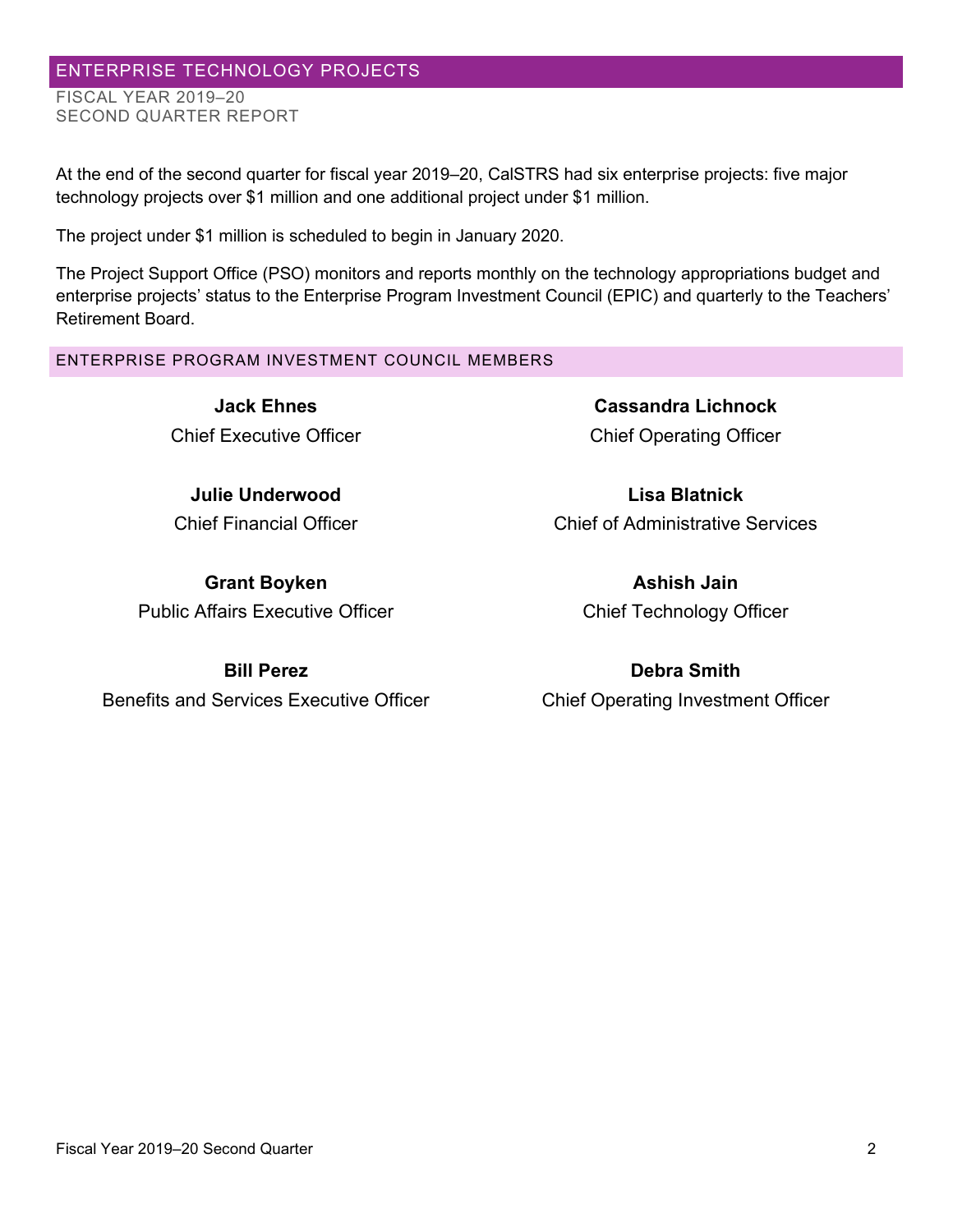| <b>Project Name</b>             | <b>Project Duration</b> | <b>Schedule</b><br>(Status) | Project Budget <sup>1</sup> | Budget Expended <sup>2</sup> | <b>Budget</b><br>(Status) |
|---------------------------------|-------------------------|-----------------------------|-----------------------------|------------------------------|---------------------------|
| Data Quality                    | Nov 2011 - Jul 2020     |                             | \$25,981,894                | \$20,443,713                 |                           |
| <b>EIM Software Tool</b>        | Jun 2018 - Jun 2020     |                             | \$1,036,350                 | \$750,950                    |                           |
| <b>Pension Solution</b>         | Jul 2014 - Jan 2023     |                             | \$304,833,040               | \$175,405,6253               |                           |
| <b>SAP SuccessFactors</b>       | Dec 2018 - Jun 2020     |                             | \$1,386,134                 | \$19,500                     |                           |
| <b>Transformation Readiness</b> | Jul 2016 - Jun 2021     |                             | \$16,795,033                | \$8,357,626                  |                           |

The following table summarizes current major enterprise technology projects during the second quarter.

| Schedule & Budget Indicators • On Track Warning • Critical v Complete X Cancelled in Not Started |  |  |  |  |  |  |  |  |  |  |  |  |
|--------------------------------------------------------------------------------------------------|--|--|--|--|--|--|--|--|--|--|--|--|
|--------------------------------------------------------------------------------------------------|--|--|--|--|--|--|--|--|--|--|--|--|

<span id="page-2-0"></span><sup>1</sup> Project Budget – Amount represents the sum of the projects' prior years' actual expended, remaining encumbrances, and current and future years budgeted amounts.

<span id="page-2-1"></span><sup>2</sup> Budget Expended – Amount represents the total expended.

<span id="page-2-2"></span><sup>3</sup> Pension Solution – Represents the actual and projected amounts for the project through December 31, 2019.

Fiscal Year 2019–20 Second Quarter 3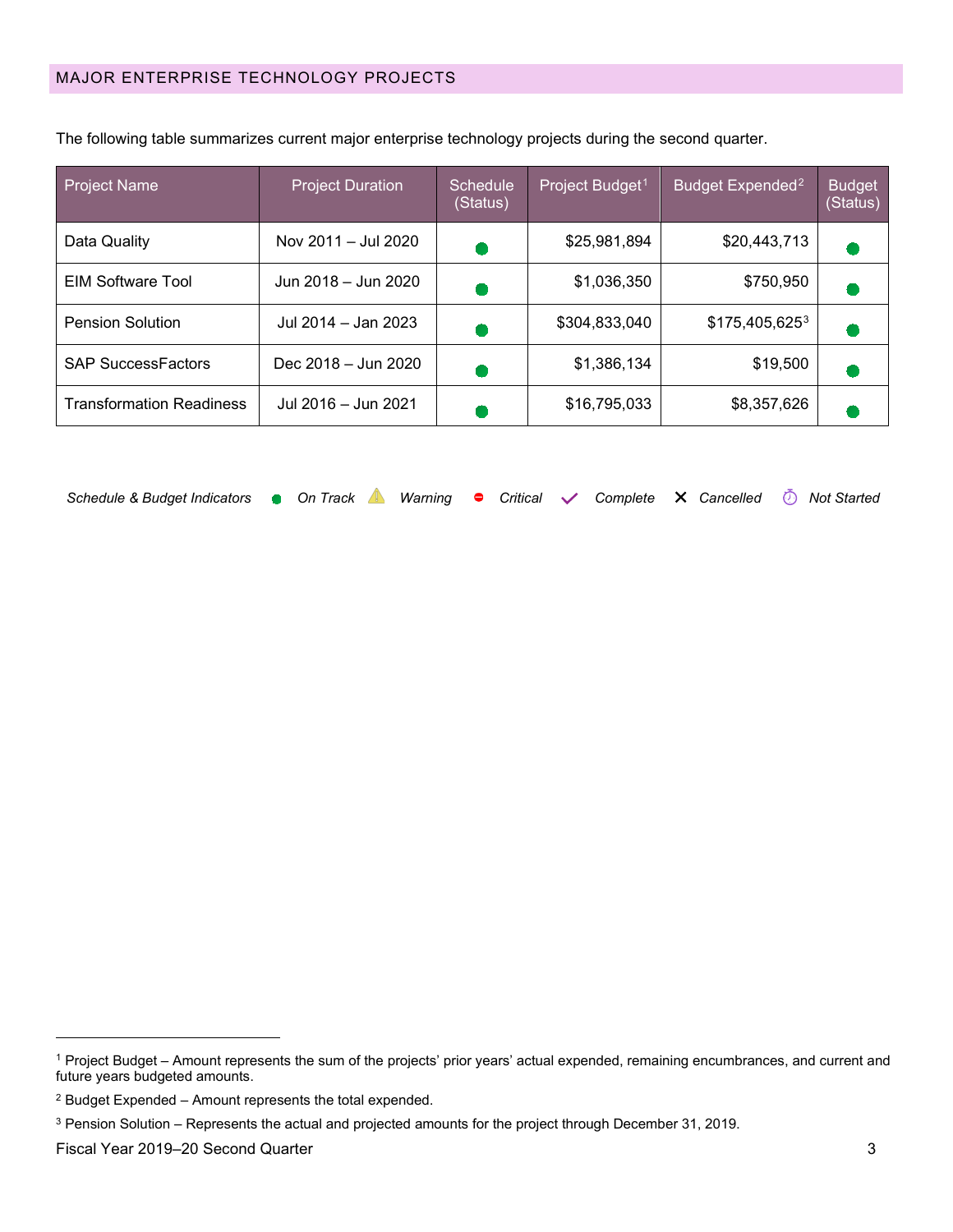#### DATA QUALITY

The Data Quality project (formerly Data Preparation) is in the second phase of data cleansing to include data clean-up and preparation for conversion to the new pension administration system.



#### PROJECT SCHEDULE STATUS TIMELINE



#### FISCAL YEAR 2019-20 MAJOR MILESTONES<sup>[5](#page-3-1)</sup>



<span id="page-3-0"></span><sup>4</sup> Termination Out of Balance – Correction of erroneous contribution and interest amounts on accounts that were not closed out correctly after benefit inception or for which there should not be contributions and interest remaining. The entire population is divided into ten subpopulations, which are defined by specific account conditions that cause the data issue and drive the data fix solution.

<span id="page-3-1"></span><sup>5</sup> As approved by Pension Solution Steering Committee.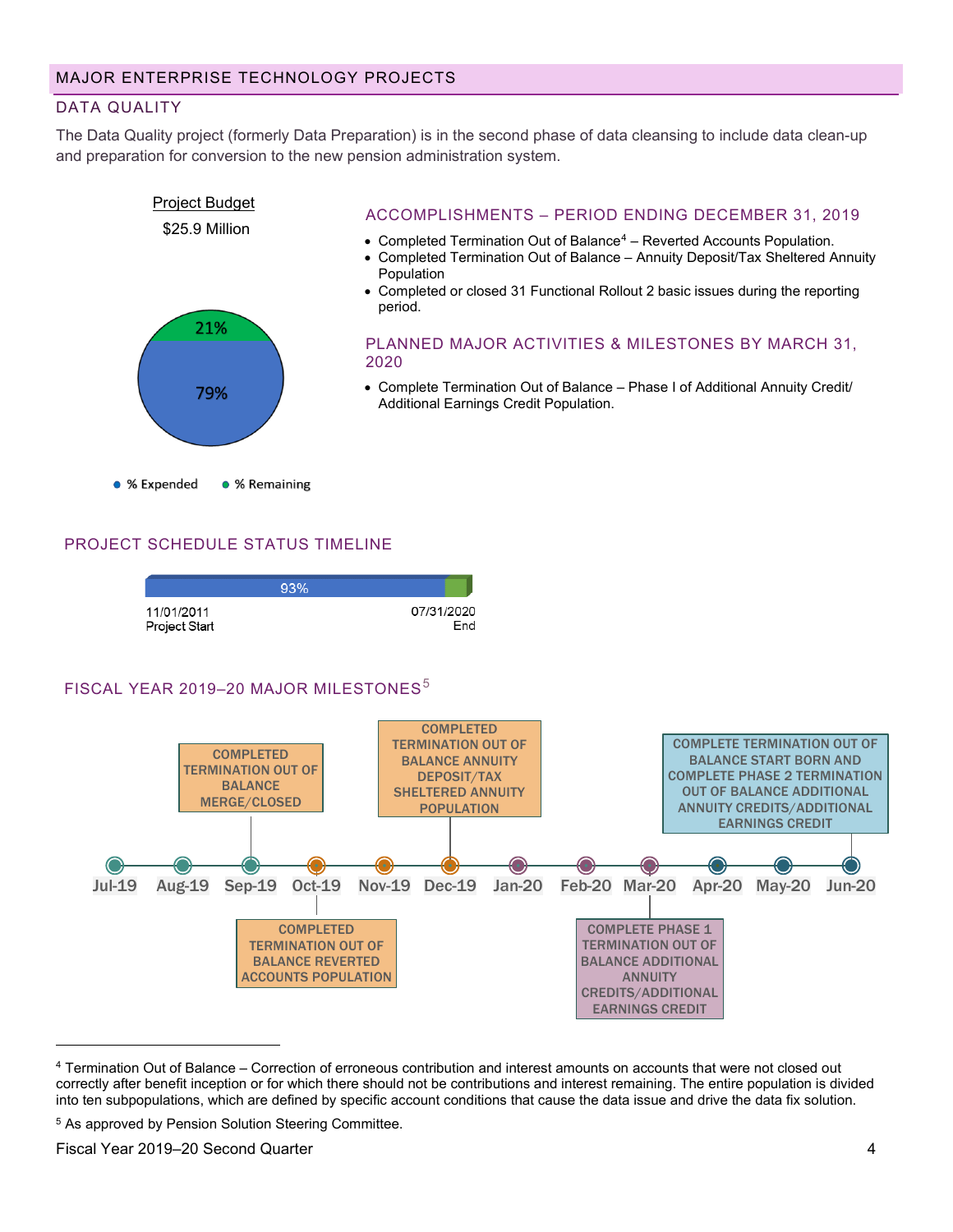#### EIM SOFTWARE TOOL

Procurement and implementation of a tool that will support effective information management and governance throughout the enterprise's repositories. It will manage and enforce internal controls for unstructured data such as electronic documents and emails related to members and internal enterprise operations.



#### PROJECT SCHEDULE STATUS TIMELINE[6](#page-4-0)



<span id="page-4-0"></span> $6$  A change request seeking to extend the project schedule was approved in November 2019.

<span id="page-4-1"></span><sup>7</sup> "Complete Solution Build in Development Environment" milestone is delayed as the vendor is working through an integration issue. This milestone is now estimated to be completed by end of January with all subsequent milestones being pushed out by one month as well.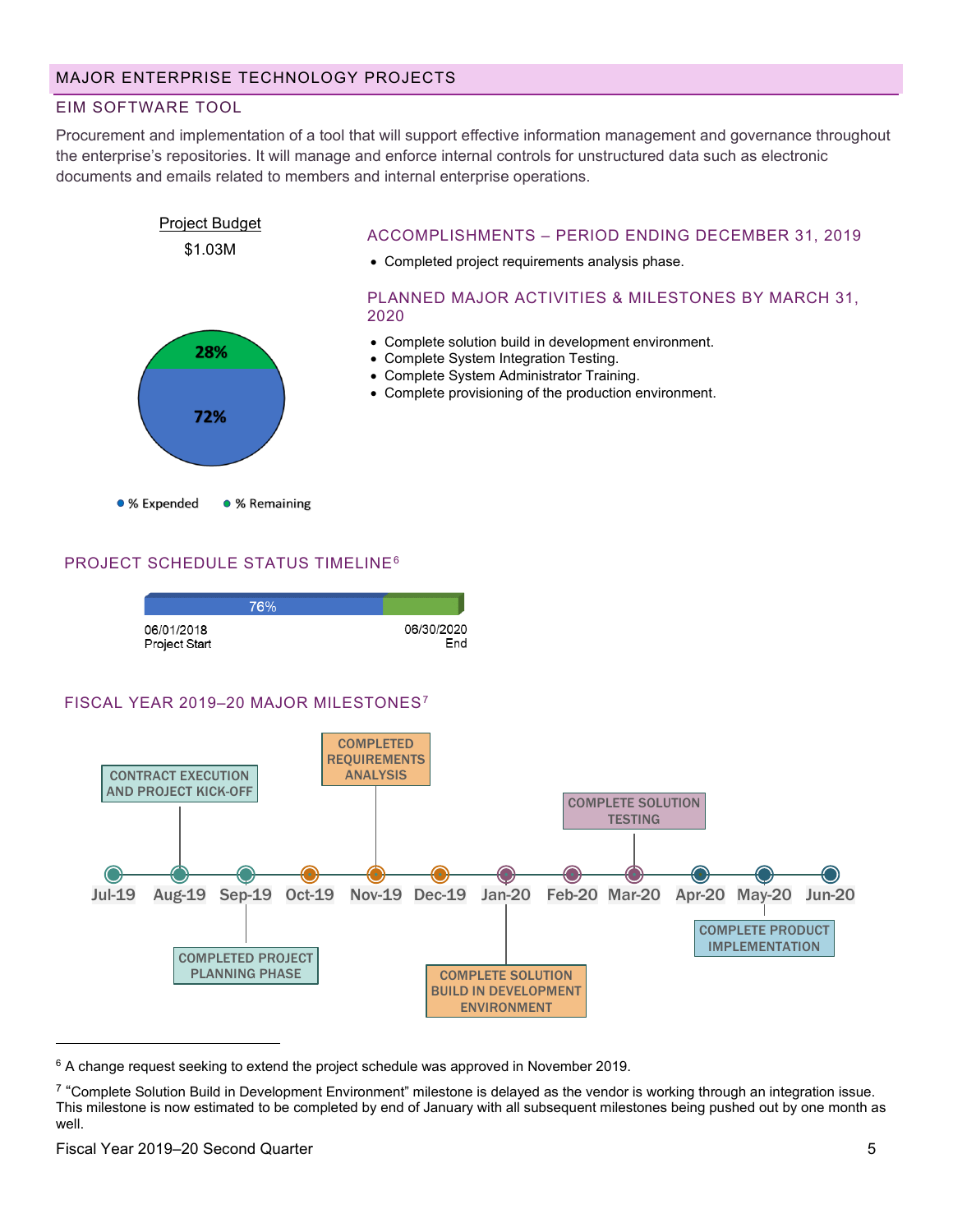#### PENSION SOLUTION

The Pension Solution project will replace CalSTRS legacy pension administration system to increase the organization's ability to respond to business and customer needs; enhance services to members, beneficiaries, staff and employers; gain long-term operational efficiencies; and improve internal controls.



• Update schedule and staffing plans.

#### PROJECT SCHEDULE STATUS TIMELINE[8](#page-5-0)



<span id="page-5-0"></span><sup>&</sup>lt;sup>8</sup> Pension Solution Status Timeline represents the project period beginning with the Procurement phase in Fiscal Year 2014-15 and the Implementation phase starting in July 2015 through January 2023 (the July 2018 board-approved change request).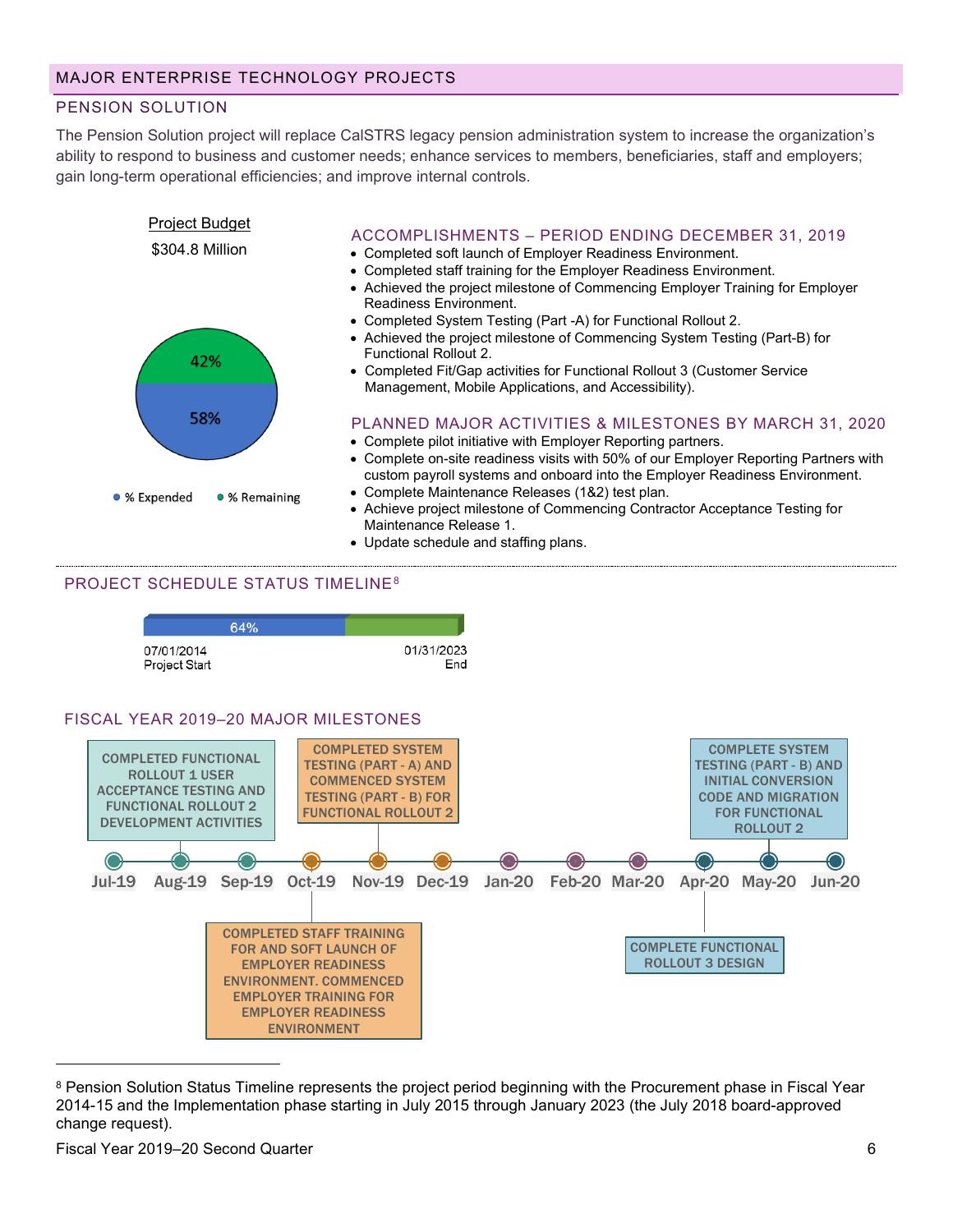#### SAP SUCCESSFACTORS

The SAP SuccessFactors project will improve efficiencies by automating Human Resource (HR) processes, delivering real-time data and a self-service platform for all CalSTRS staff. The solution includes a core HR platform and tools for time management, learning and development, performance and goals, succession planning, onboarding, workforce planning and analytics. This is a multi-year project that will be implemented in phases. Employee Central is the first module and includes a core HR platform and time management.



• Conduct internal change management activities to promote project awareness.

#### PROJECT SCHEDULE STATUS TIMELINE

| 68%           |            |
|---------------|------------|
| 12/01/2018    | 06/30/2020 |
| Project Start | End        |

#### FISCAL YEAR 2019–20 MAJOR MILESTONES

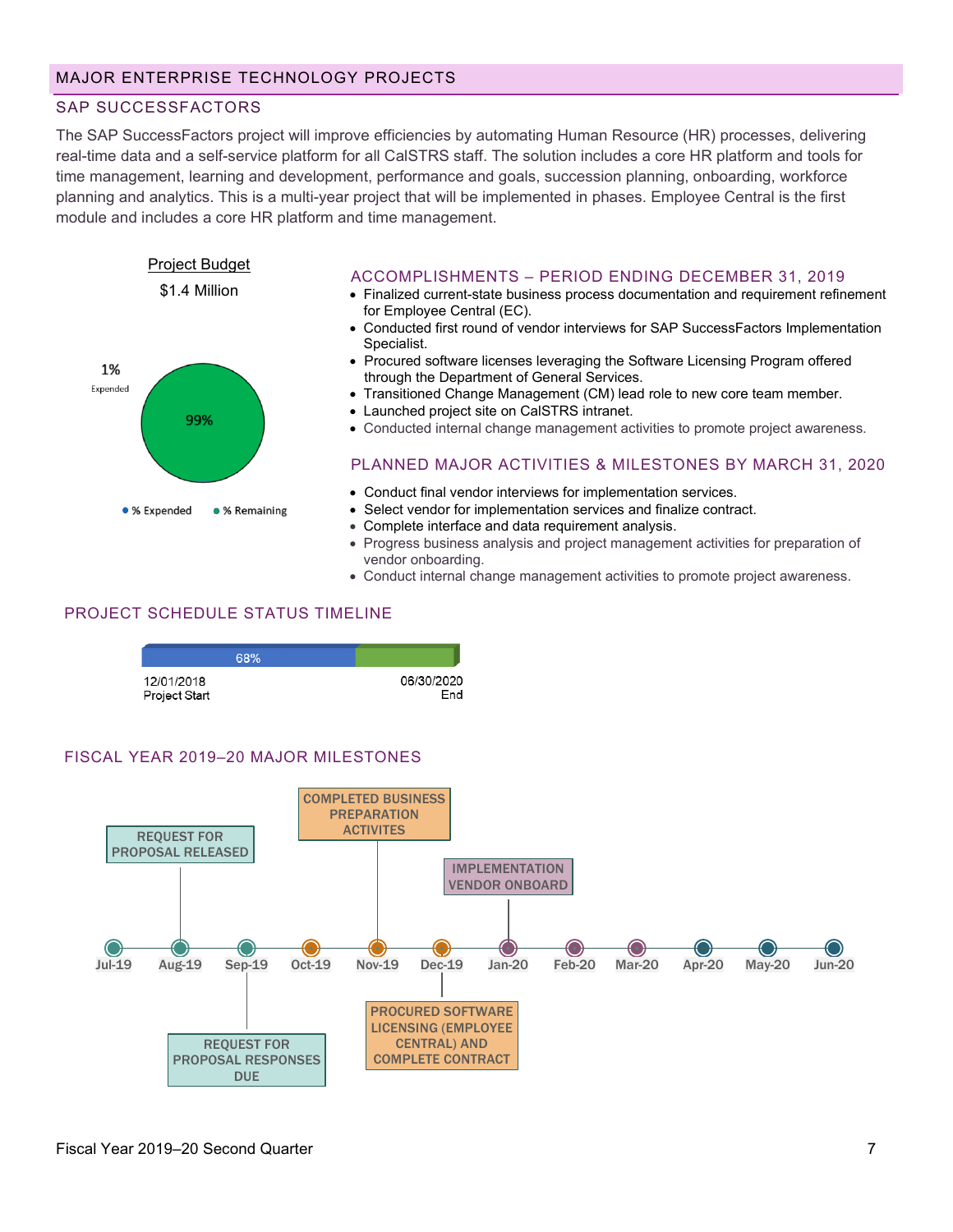#### TRANSFORMATION READINESS

The Transformation Readiness project (formerly Business Transformation) supports business areas and prepares staff for impacts, changes and benefits from large enterprise modernization efforts.



- Approve the 8.1 FR2 Training Plan in collaboration with Team CGI.
- Socialize the FR2 training curricula with training leadership and staff.

### PROJECT SCHEDULE STATUS TIMELINE



#### FISCAL YEAR 2019–20 MAJOR MILESTONES